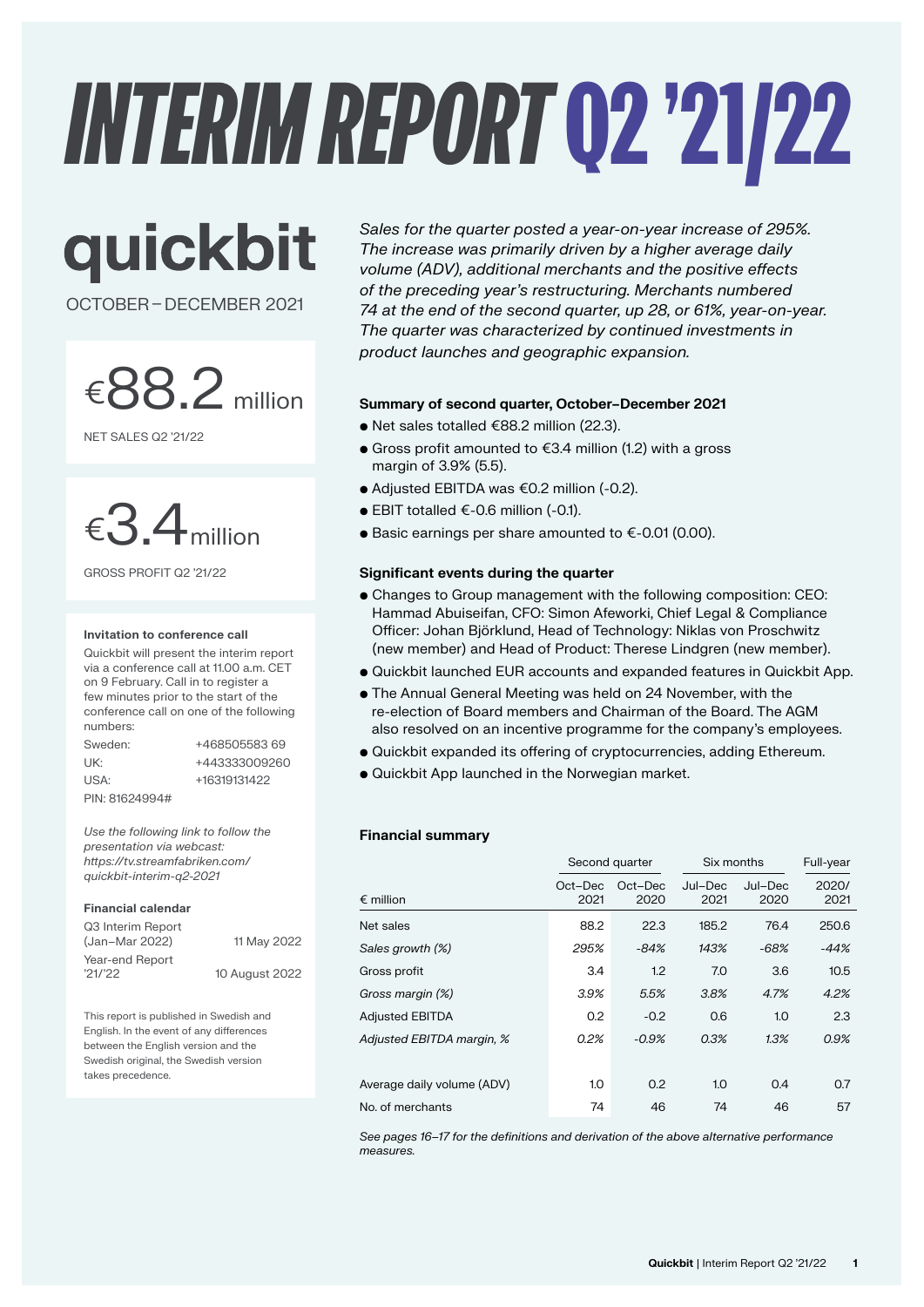# **Comments by the CEO**

*The second quarter of '21/22 was characterised by high activity with a focus on new launches and geographic expansion. The number of merchants continued to increase during the quarter, while we launched the Quickbit App in Norway and EUR accounts together with a sell feature and support for new cryptocurrencies. We are also close to launching additional products, features and geographic markets that, together, will further increase our future growth potential.*

In the second quarter, net sales rose 295% year-on-year, with an increasing ADV in the quarter. The gross margin totalled 3.9% for the quarter and is in line with our goal over time of around 4.0%. The increase results mainly from our efforts to reduce dependency on external partners.

We made several advances in our expansion strategy during the quarter. We have appointed a Head of Technology and a Head of Product, to ensure the implementation of our ongoing growth strategy within new products and markets.

According to plan, we have launched Quickbit App in Norway, support for the Ethereum cryptocurrency and EUR accounts with a sell feature during the second quarter. Moreover, we recently launched the cryptocurrencies: Cardano, Polkadot and Chainlink. These launches are crucial milestones toward our goal of facilitating the everyday use of cryptocurrencies for people and promote a borderless economy.

The launch of EUR accounts with a sell feature makes Quickbit App unique in the Swedish market. We believe that we are market-leading with the most complete crypto offering on our platform in Sweden and we regard this as a great opportunity as we now turn our focus to new geographic markets.

The launch of Quickbit App in Norway was merely the first step in our plan for geographic growth. We have also discussed potential launches in Finland, the Netherlands and Estonia. Our focus is to prioritise the markets we deem to have the greatest potential, which is the reason for our delayed launch in Estonia, despite being licensed to operate there since 2020. For this reason, our license in Estonia was revoked and we will not be launching Quickbit App in that country. On the other hand, we are proceeding with preparations to launch Quickbit App in Finland and the Netherlands, while setting our sights on other European countries where we see great potential.

We are currently in a clear expansive phase, with launches of new products and features. As mentioned before, we will be launching Quickbit Card in the third quarter of '21/22 – specifically, in late March. Initially, the card will be launched to selected Swedish users, before its rapid wider market launch and launch in additional markets. This is aligned with our strategy to release minor features and product launches, but to do so continuously and more frequently. We are also working hard to launch Quickbit Merchant service in the fourth quarter of '21/22, as we have previously announced. To date, we have established a solid and growing foundation of merchants that we intend to integrate into Quickbit Merchant.

We have previously mentioned our curiosity about DeFi – decentralised finance. We are currently developing an Earn Wallet for the Quickbit App, which allows users to lend the cryptocurrency in their account against a return. Our ambition is to introduce Earn Wallet in the fourth quarter of '21/22. Together with our intention to offer the stablecoin Tehter in the third quarter and launch Quickbit Card in the fourth quarter, it forms a crucial component of our ambition to have a greater presence in the everyday lives of our users' finances. With several different products and features on our platforms, we incentivise our users to utilise our platform regardless of whether the crypto market is experiencing high or low volatility. This creates several revenue streams for Quickbit, as well as a more stable revenue base.

As more pieces of the puzzle come together, we are seeing all of our existing and future products fall into place in the ecosystem of crypto solutions that we envision. I am looking forward with confidence to achieving some more crucial milestones in the remainder of the '21/22 financial year, when our consumer offering gains prominence and our ecosystem takes shape.

Hammad Abuiseifan C<sub>EO</sub>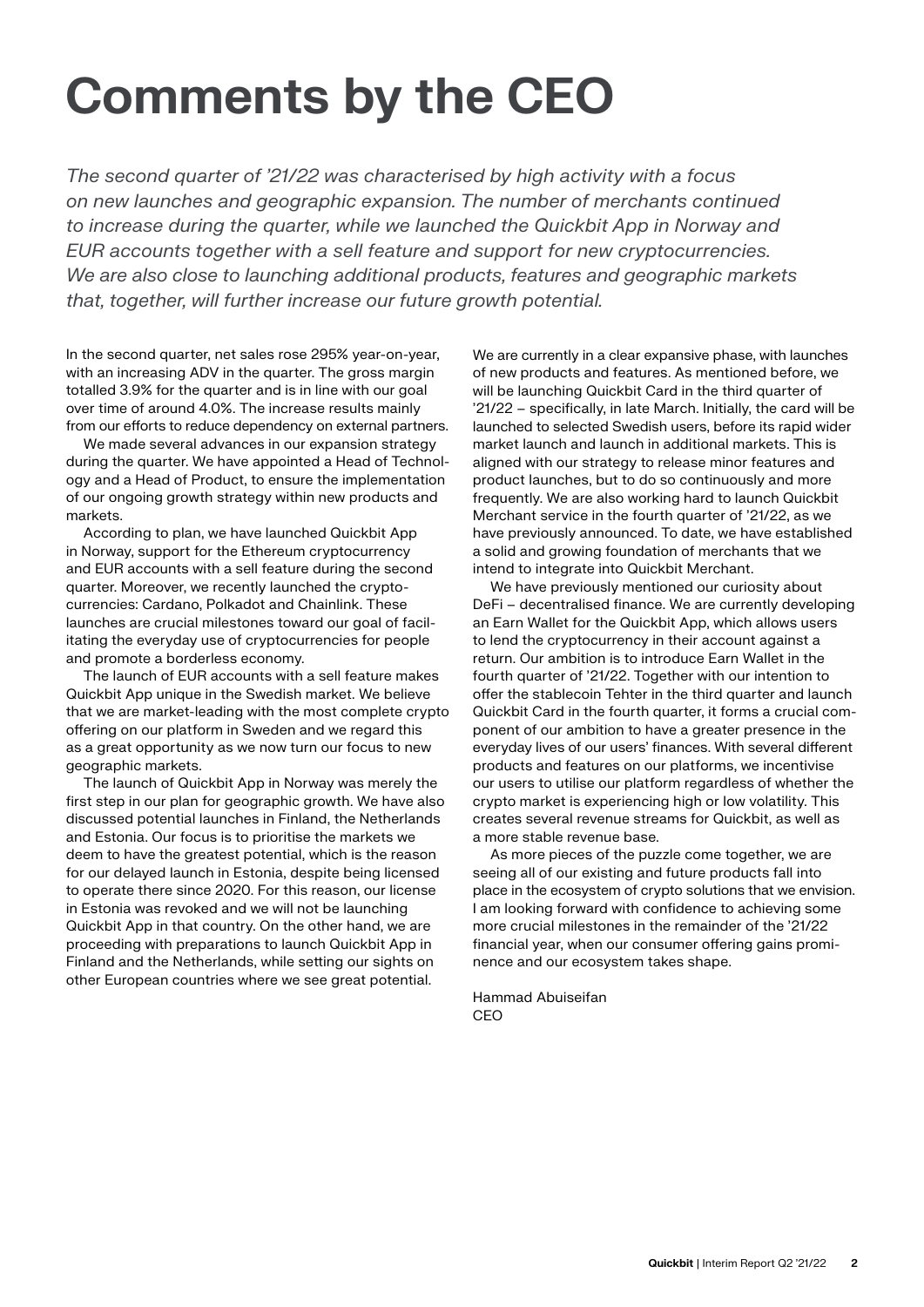# **Financial overview**

### **Net sales and gross profit**

Second quarter net sales totalled €88.2 million (22.3), up 295% year-on-year. The positive trend was primarily driven by a higher ADV (refer to definition on page 17), additional merchants and the positive effects of the preceding year's restructuring. Merchants numbered 74 at the end of second quarter, up 28 year-on-year.

Gross profit amounted to €3.4 million (1.2) for second quarter due to the positive sales trend. The gross margin was 3.9% (5.5).

### **Expenses**

Other external expenses for the second quarter amounted to €2.2 million (1.0), largely driven by accelerated investment in the organisation in terms of consultants, legal costs pertaining to applications and registrations in new countries among other items, as well as variable expenses arising from higher sales. Total volume-based transaction costs for the quarter amounted to €0.7 million, of which €0.2 million pertained to introducer fees for acquiring banks.

The company works continuously to establish independent relationships with acquiring banks, to thereby gradually reduce variable expenses. Quickbit has initiated partnerships with several new acquiring banks during the financial year and is thus taking a step in that direction.

Personnel expenses totalled €1.2 million (0.4), up yearon-year due primarily due to the increase in employees in line with the company's ambitions.

### **Earnings**

Adjusted EBITDA was €0.2 million (-0.2), corresponding to an adjusted EBITDA margin of 0.2% (-0.9). Adjustments encompassed items affecting comparability related to exchange differences and share-based incentive programmes, which amounted net to €0.2 million (-0.3).

Depreciation and amortisation of PPE and intangible assets amounted to €0.6 million (0.2) and mainly pertained to amortisation of capitalised expenditure on product development.

EBIT totalled €-0.6 million (-0.1).

The tax expense for the second quarter of the '21/22 financial year was €-0.4 million (-0.1). Accordingly, net profit for the period amounted to €-1.0 million (-0.2).

#### **Financial position**

On 31 December 2021, other receivables in the consolidated balance sheet amounted to €10.0 million (12.5). The balancesheet item, Other receivables, to some extent includes previous deposits of collateral in the form of liquid assets that Quickbit needed to make to its previous acquiring partner. From 31 August 2020, the company no longer needs to deposit liquid assets as collateral. Deposited collateral as of 31 December 2021 amounted to €3.9 million (9.2).

On 31 December 2021, the company's accrued income amounted to €5.6 million. Starting from the third quarter of '20/21, the company recognises this accrued income in the balance-sheet item, Prepaid expenses and accrued income. Previously, these items were recognised net in the balance-sheet item, Other Receivables, as the amounts were considerably smaller.

The cost of purchasing cryptocurrency was previously recognised net by the company in Other receivables, but this item has been recognised on a gross basis from the third quarter of '20/21. On 31 December 2021, the company's accrued expenses amounted to €9.2 million.

### **Cash flow**

Cash flow from changes in working capital is mainly impacted by changes in other receivables, accrued income and expenses. Cash flow from operating activities amounted to €2.6 million (-2.2) for the second quarter. Cash flow from investing activities amounted to €-0.7 million (-0.5) in the second quarter and pertained mainly to capitalised expenditure for product development.

Cash flow from financing activities totalled €0.1 million (0) and was primarily attributable to the year's incentive programme.

On 31 December 2021, the Group's cash and cash equivalents amounted to €9.4 million (0.4).



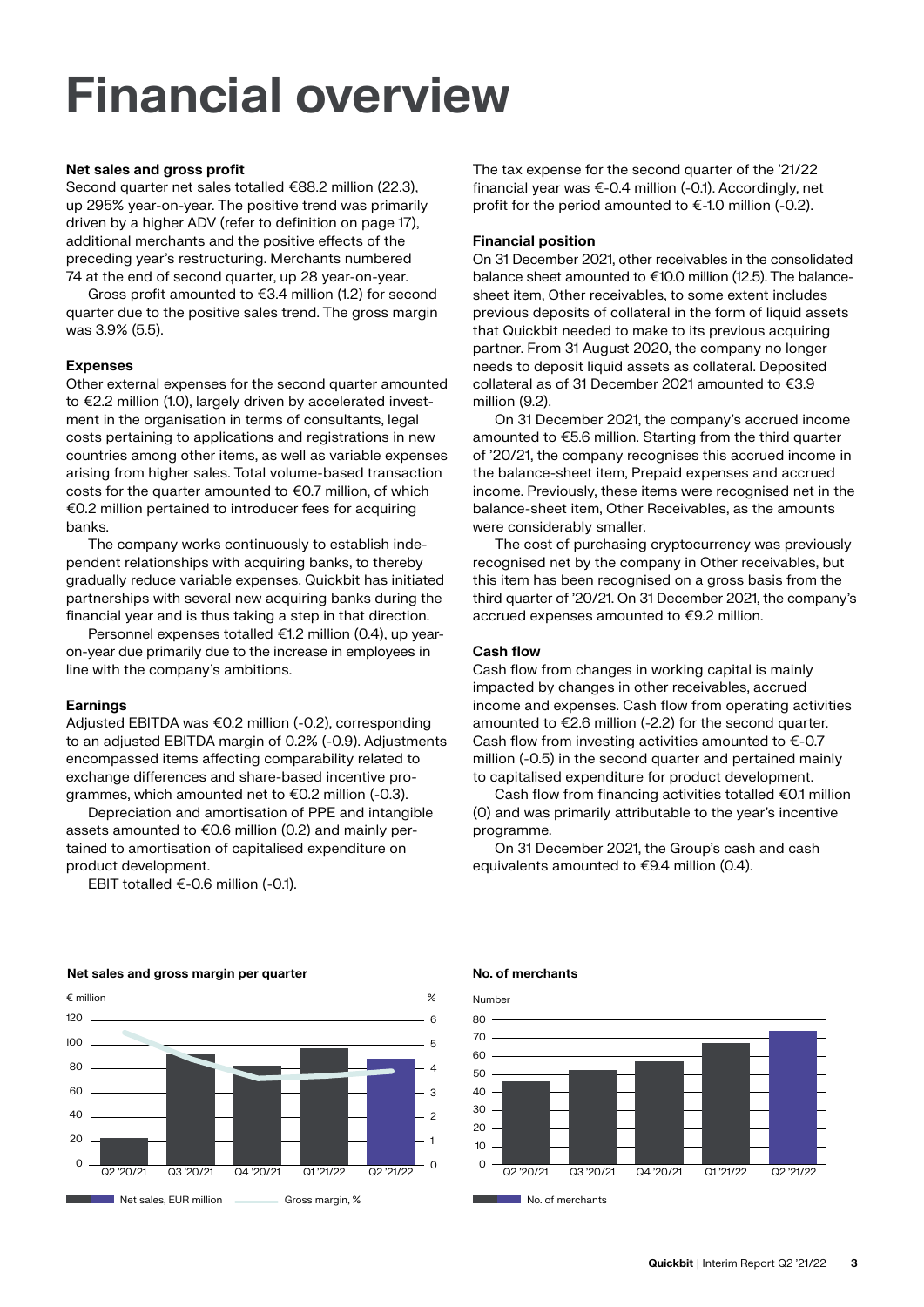# **Other information**

### **Parent Company**

The Parent Company's second quarter net sales amounted to SEK 3.5 million (3.1), and mainly related to inter-Group services. Inter-Group services are eliminated in the consolidated accounts and are thus eliminated from the consolidated income statement. Other operating income amounted to SEK 5.9 million (0.3) in the second quarter. Parent Company EBIT for second quarter of the financial year amounted to SEK -30.5 million (-12.4). Second quarter net profit totalled SEK 21.1 million (-12.5), an increase explained by a non-cash intra-group dividend of SEK 51.3 million to the parent company from its subsidiary Quickbit Limited. The dividend was netted against the parent company's intra-group debt to Quickbit Limited. Cash and cash equivalents amounted to SEK 92.9 million (3.7) on 31 December 2021.

### **Employees**

The average number of employees, including consultants, in the second quarter amounted to 75 (44). The number of employees at the end of second quarter was 69 (46). The average number of staff (full-time positions excluding consultants) amounted to 55 (20) in second quarter.

### **Significant events during the quarter**

- On 12 October, changes in Group management were announced. Simon Afeworki went from a role as Head of Finance to a newly established role as Chief Financial Officer (CFO) with responsibility for finance and accounting. Niklas von Proschwitz was recruited for a newly created role as Head of Technology. Quickbit and Ejub Bicic, Chief Product Officer (CPO) agreed on Ejub' departure from Quickbit to take on new challenges outside the company. Until a replacement is recruited, Hammad Abuiseifan has assumed responsibility for product development during the interim period.
- On 8 November, Quickbit launched EUR accounts, introducing Quickbit App's sell feature. Quickbit thereby became unique in the Swedish crypto market by offering its users the opportunity to exchange cryptocurrency for traditional currencies through its "mobile first" platform.
- The AGM on 24 November 2021 resolved to re-elect Mikael Karlsson, Hammad Abuiseifan, Karin Burgaz and Jan Frykhammar as Board members. Mikael Karlsson was elected as Chairman of the Board. The AGM also resolved on an incentive programme of 2,450,000 warrants for the company's employees.
- On 2 December, Quickbit expanded its offering of cryptocurrencies and added Ethereum to Quickbit App. The app now supports the usage of Bitcoin, Litecoin, Bitcoin Cash and Ethereum.
- On 14 December, Quickbit App was launched in the Norwegian market, enabling Norwegian consumers to buy, exchange, send and receive cryptocurrency.
- On 16 December, it was announced that Therese Lindgren had assumed the role of Head of Product and would be a member of Group management as of 19 December.

As a result of these changes, as of 19 December 2021, the composition of the management team is as follows:

CEO, Hammad Abuiseifan CFO, Simon Afeworki Chief Legal & Compliance Officer, Johan Björklund Head of Technology, Niklas von Proschwitz Head of Product, Therese Lindgren

### **Significant events after the quarter**

• On 1 February Quickbit expanded its offering of cryptocurrencies and added Cardano, Polkadot and Chainlink to Quickbit App.

### **Risks and uncertainties**

Quickbit faces a number of risks and uncertainties that may directly or indirectly impact the company's operations. These uncertainties include regulatory risks linked to changes in regulations and legislation in various countries as well as currency risk attributable to rapid fluctuations. Risks and uncertainties are described in more detail in Quickbit's most recently published annual report, available at www.quickbit.com.

### **Related-party transactions**

No transactions with related parties occurred in the second quarter.

### **Forward-looking statements**

This interim report contains statements concerning, inter alia, Quickbit's financial position and profitability, as well as statements about growth and long-term market potential that may be forward-looking. Quickbit believes that the expectations reflected in these forward-looking statements are based on reasonable assumptions. However, forward-looking statements include risks and uncertainties, and actual results or consequences may differ materially from those stated. In addition to what is required by applicable law, forward-looking statements apply only on the day they are made and Quickbit makes no undertaking to update any of them in light of new information or future events.

### **Review**

This report has been subject to review by the company's auditors.

### **Disclosure**

This information is such information that Quickbit eu AB (publ) is obliged to make public pursuant to the EU Market Abuse Regulation. The information was submitted for publication, through the agency of the contact person below, on Wednesday, 9 February 2022 at 8:00 a.m.

### **Contact**

Hammad Abuiseifan, CEO of Quickbit eu AB (publ) Tel: +46 73 095 87 12 E-mail: hammad@quickbit.com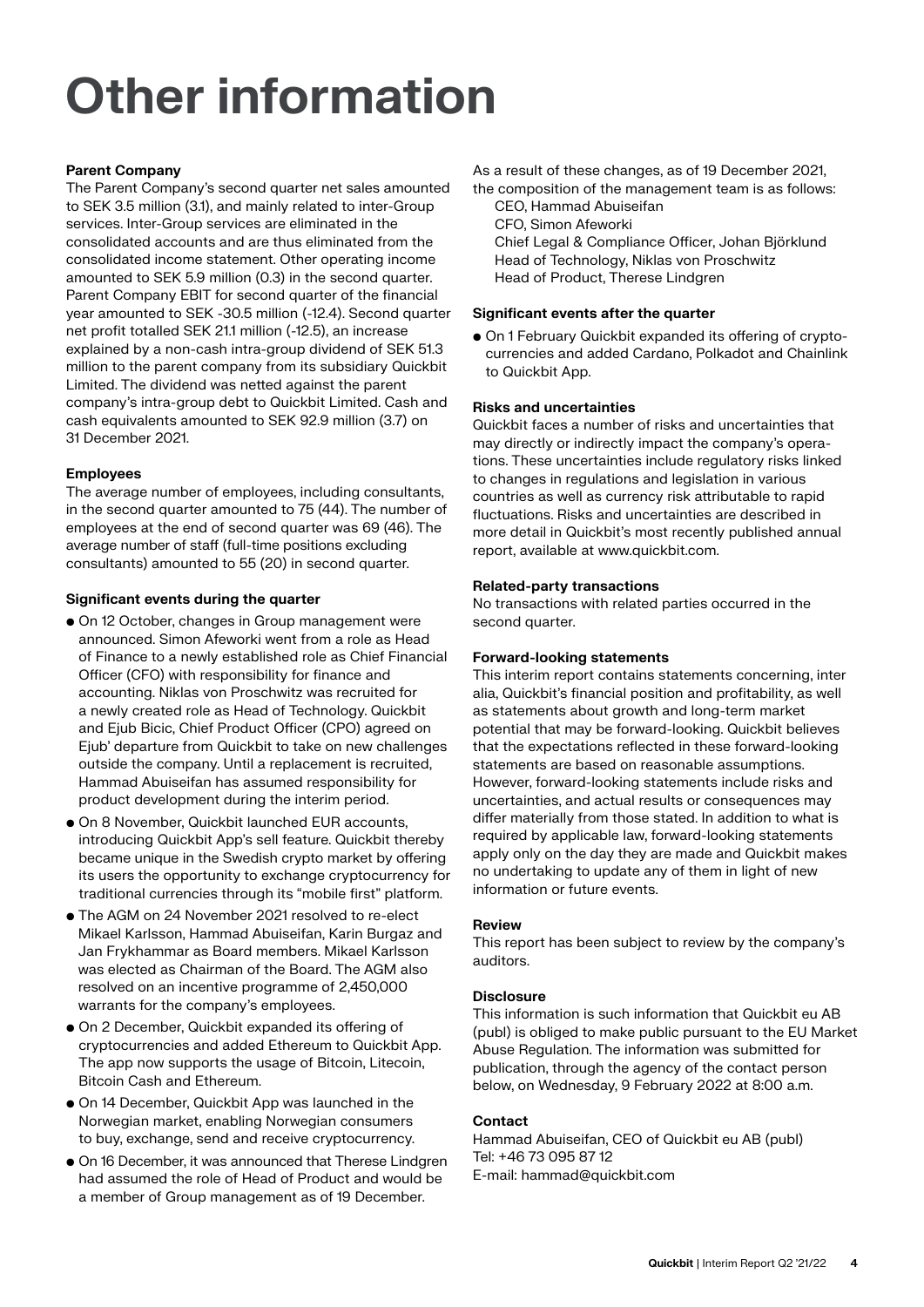# **Signatures**

The Board of Directors and the CEO declare that the undersigned interim report provides a true and fair overview of the Parent Company's and the Group's operations, their financial position and performance as well as describing material risks and uncertainties facing the Parent Company and other companies in the Group.

Stockholm, 9 February 2022

 Mikael Karlsson Chairman of the Board

Jan Frykhammar Board member

Karin Burgaz Board member

Hammad Abuiseifan CEO and Board member QuickBit eu AB (publ)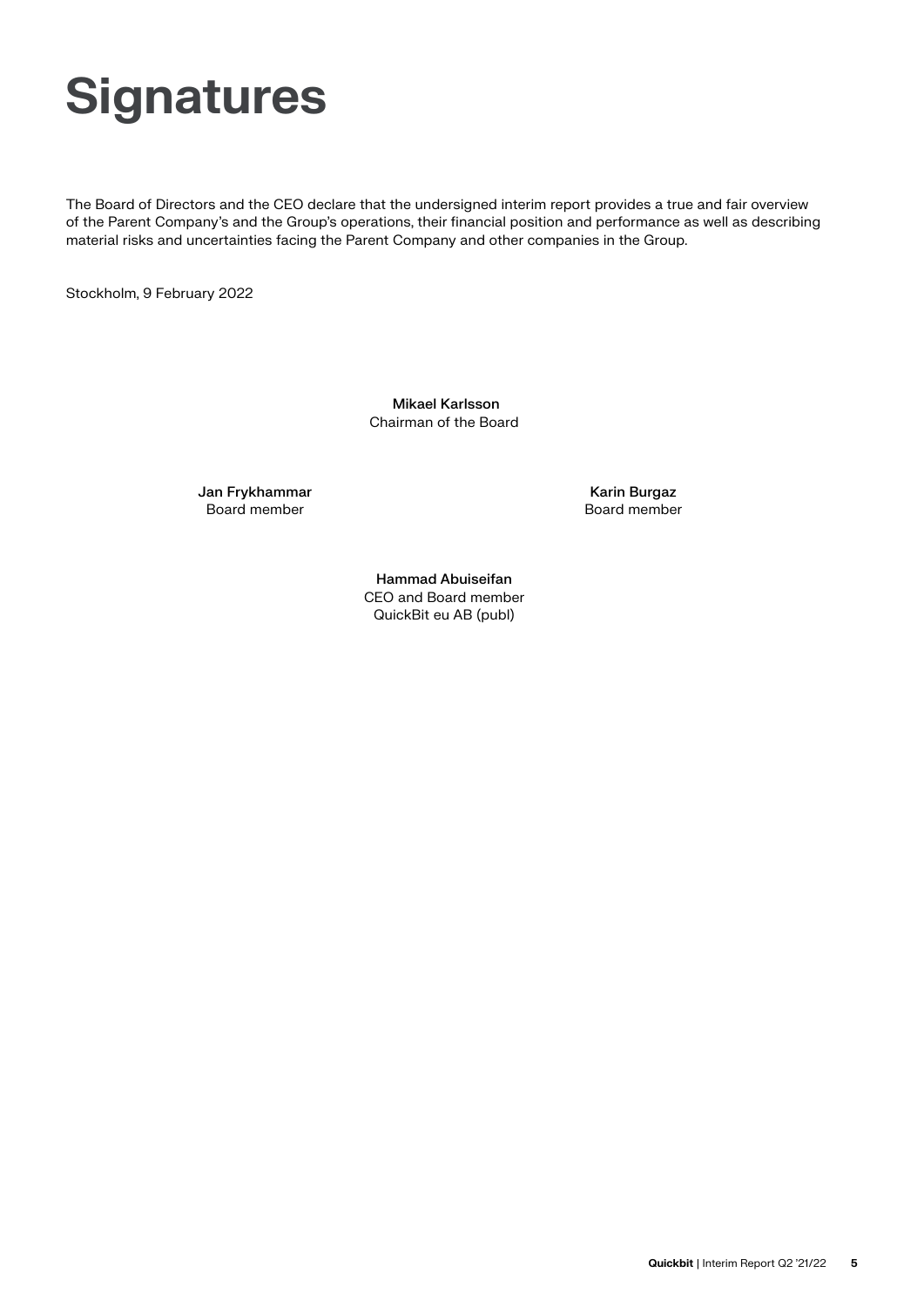# **Auditors' review report**

Quickbit eu AB (publ) corporate id.no. 559066-2093

### **Introduction**

 We have reviewed the condensed interim financial information of Quickbit eu AB (publ) as of 31 December 2021 and the six-month period that ended on this date. The Board of Directors and the CEO are responsible for the preparation and presentation of this financial information in accordance with IAS 34 and the Swedish Annual Accounts Act. Our responsibility is to express a conclusion on this interim report based on our review.

### **The focus and scope of the review**

We conducted our review in accordance with the International Standard on Review Engagements, ISRE 2410, Review of Interim Financial Information Performed by the Independent Auditor of the Entity. A review of the interim report consists of making inquiries, primarily of persons responsible for financial and accounting matters, and applying analytical and other review procedures. A review has a different focus and is substantially less in scope than an audit conducted in accordance with International Standards on Auditing (ISA) and other generally accepted auditing practices. The procedures performed in a review

do not enable us to obtain a level of assurance that would make us aware of all significant matters that may be identified in an audit. Accordingly, the conclusion expressed based on a review does not constitute the same level of assurance as a conclusion based on an audit.

### **Conclusion**

Based on our review, nothing has come to our attention that causes us to believe that the interim report, in all material respects, is not prepared for the Group in compliance with IAS 34 and the Swedish Annual Accounts Act and for the Parent Company in compliance with the Swedish Annual Accounts Act.

Stockholm, 9 February 2022

PricewaterhouseCoopers AB

Johan Engstam Authorised Public Accountant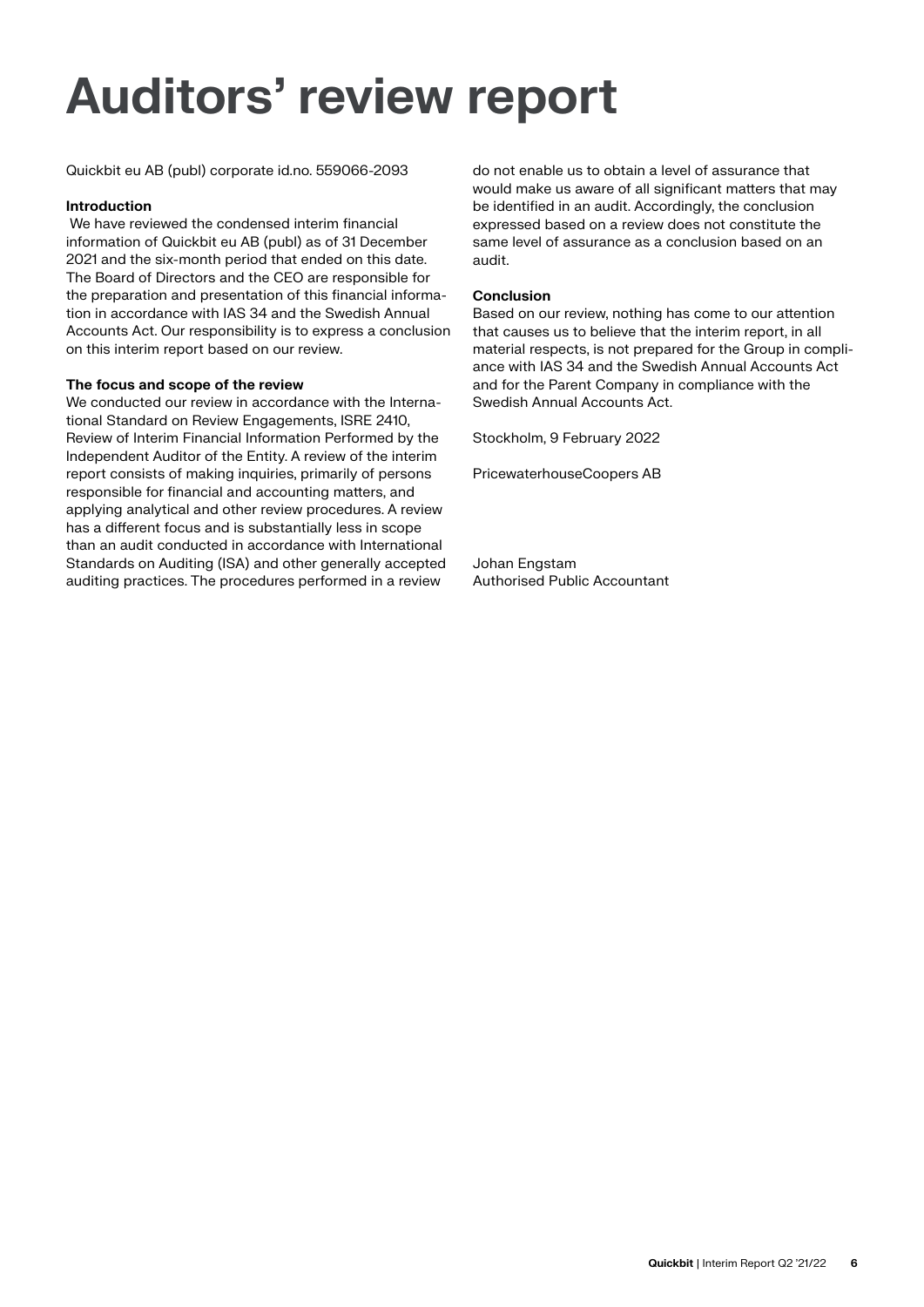# **Consolidated income statement, condensed**

|                                                               |      | Second quarter  |                 | 6 months        |                 | Full-year             |
|---------------------------------------------------------------|------|-----------------|-----------------|-----------------|-----------------|-----------------------|
| Amounts in € million                                          | Note | Oct-Dec<br>2021 | Oct-Dec<br>2020 | Jul-Dec<br>2021 | Jul-Dec<br>2020 | Jul 2020-<br>Jun 2021 |
| <b>Income</b>                                                 |      |                 |                 |                 |                 |                       |
| Net sales                                                     | 2    | 88.2            | 22.3            | 185.2           | 76.4            | 250.6                 |
| Other operating income                                        |      | 0.6             | 0.3             | 0.8             | 0.4             | 0.4                   |
| <b>Total income</b>                                           |      | 88.8            | 22.6            | 186.0           | 76.8            | 251.0                 |
| <b>Operating expenses</b>                                     |      |                 |                 |                 |                 |                       |
| Purchase of cryptocurrency and other fees                     |      | $-84.7$         | $-21.1$         | $-178.2$        | $-72.8$         | $-240.1$              |
| Other external expenses                                       |      | $-2.2$          | $-1.0$          | $-4.4$          | $-1.8$          | $-6.1$                |
| Personnel expenses                                            |      | $-1.2$          | $-0.4$          | $-2.1$          | $-0.8$          | $-2.2$                |
| Depreciation and amortisation of<br>PPE and intangible assets |      | $-0.6$          | $-0.2$          | $-1.0$          | $-0.3$          | $-0.7$                |
| Other operating expenses                                      |      | $-0.7$          | 0.0             | $-1.0$          | $-0.2$          | $-0.4$                |
| <b>EBIT</b>                                                   |      | $-0.6$          | $-0.1$          | $-0.7$          | 0.8             | 1.6                   |
| <b>Financial items</b>                                        |      |                 |                 |                 |                 |                       |
| Finance costs                                                 |      | $-0.0$          | 0.0             | 0.0             | 0.0             | $-0.0$                |
| <b>EBT</b>                                                    |      | -0.6            | $-0.1$          | -0.7            | 0.8             | 1.6                   |
| Tax on profit for the period                                  |      | $-0.4$          | $-0.1$          | $-0.7$          | $-0.3$          | $-0.9$                |
| Net profit for the period                                     |      | $-1.0$          | $-0.2$          | $-1.4$          | 0.5             | 0.7                   |
| <b>OTHER COMPREHENSIVE INCOME</b>                             |      |                 |                 |                 |                 |                       |
| Items that may be reclassified to profit<br>for the period:   |      |                 |                 |                 |                 |                       |
| Exchange differences on translation<br>of foreign operations  |      | 0.3             | 0.1             | 0.4             | 0.0             | 0.0                   |
| Total comprehensive income for the period                     |      | $-0.7$          | $-0.1$          | $-1.0$          | 0.5             | 0.7                   |
| Earnings per share, €                                         |      |                 |                 |                 |                 |                       |
| Basic                                                         |      | $-0.01$         | 0.00            | $-0.02$         | 0.01            | 0.01                  |
| Diluted <sup>1)</sup>                                         |      | $-0.01$         | 0.00            | $-0.02$         | 0.01            | 0.01                  |
| <b>Number of shares</b>                                       |      |                 |                 |                 |                 |                       |
| Weighted-average, before dilution                             |      | 88,460,736      | 67,941,733      | 88,460,736      | 67,796,383      | 78,043,595            |
| Weighted-average, after dilution                              |      | 89,970,146      | 83,389,680      | 89,982,084      | 83,675,501      | 87,148,463            |

1) No dilutive effect arises from the conversion of warrants to ordinary shares if this would lead to an improvement in earnings per share, according to IAS 33.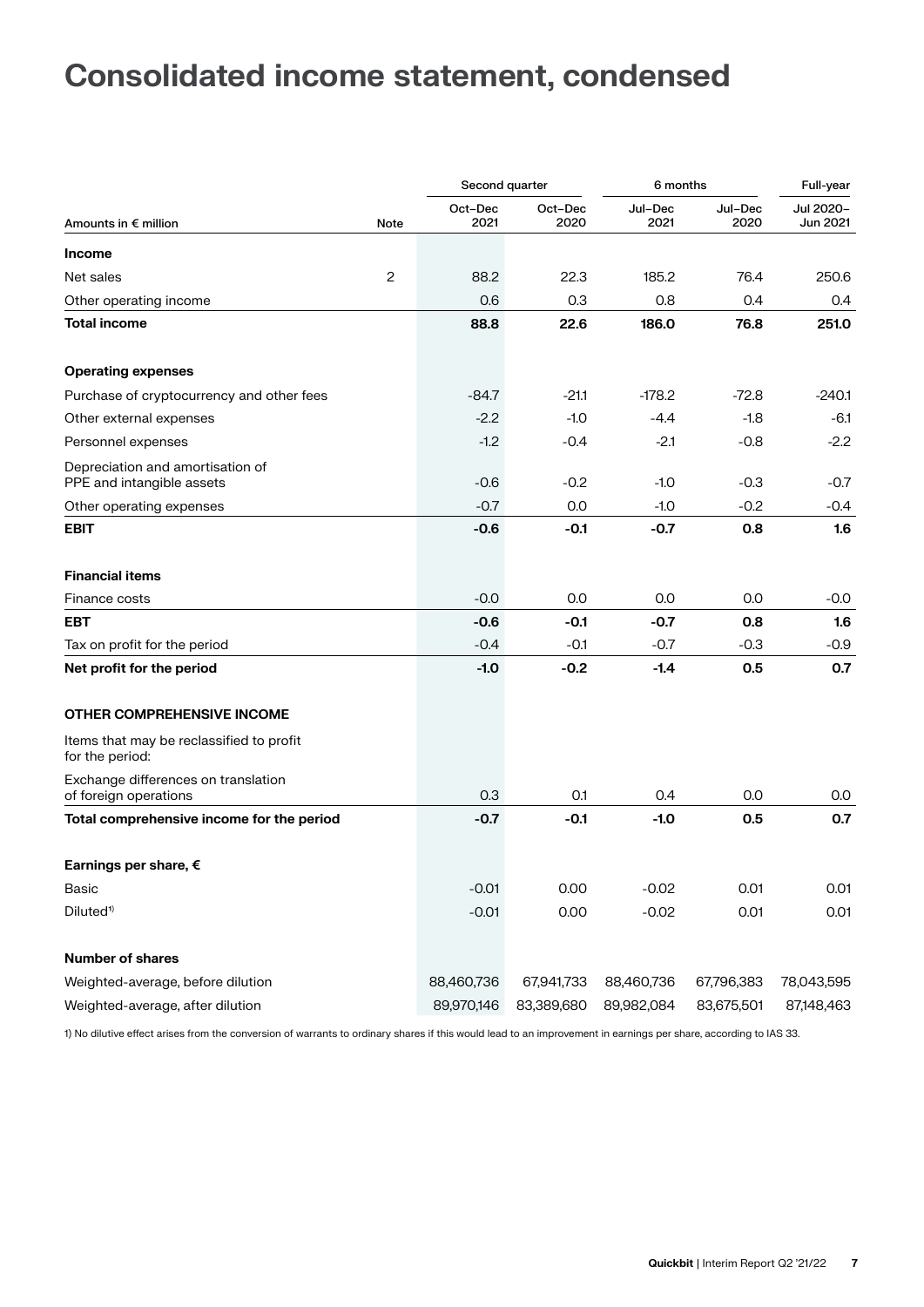# **Consolidated balance sheet, condensed**

| Amounts in € million<br><b>Note</b>                     | 31 Dec 2021 | 31 Dec 2020 | 30 Jun 2021 |
|---------------------------------------------------------|-------------|-------------|-------------|
| <b>ASSETS</b>                                           |             |             |             |
|                                                         |             |             |             |
| Non-current assets                                      |             |             |             |
| Capitalised expenditure on development and similar work | 5.9         | 3.8         | 5.1         |
| Other intangible assets                                 | 3.5         | 3.8         | 3.4         |
| Right-of-use assets                                     | O.1         | 0.3         | 0.2         |
| Equipment and tools                                     | 0.2         | 0.1         | O.1         |
| Other non-current receivables                           | 0.5         | 0.3         | 0.3         |
| Deferred tax assets                                     | 0.0         | 0.1         | 0.0         |
| <b>Total non-current assets</b>                         | 10.3        | 8.4         | 9.2         |
|                                                         |             |             |             |
| <b>Current assets</b>                                   |             |             |             |
| Inventory of cryptocurrency                             | 0.1         | O.1         | O.1         |
| Trade receivables                                       | 0.0         | 0.0         | 0.0         |
| Other receivables                                       | 10.0        | 12.5        | 12.9        |
| Prepaid expenses and accrued income                     | 5.6         | 0.3         | 2.1         |
| Cash and bank balances                                  | 9.4         | 0.4         | 12.5        |
| <b>Total current assets</b>                             | 25.1        | 13.3        | 27.6        |
| <b>TOTAL ASSETS</b>                                     | 35.3        | 21.7        | 36.9        |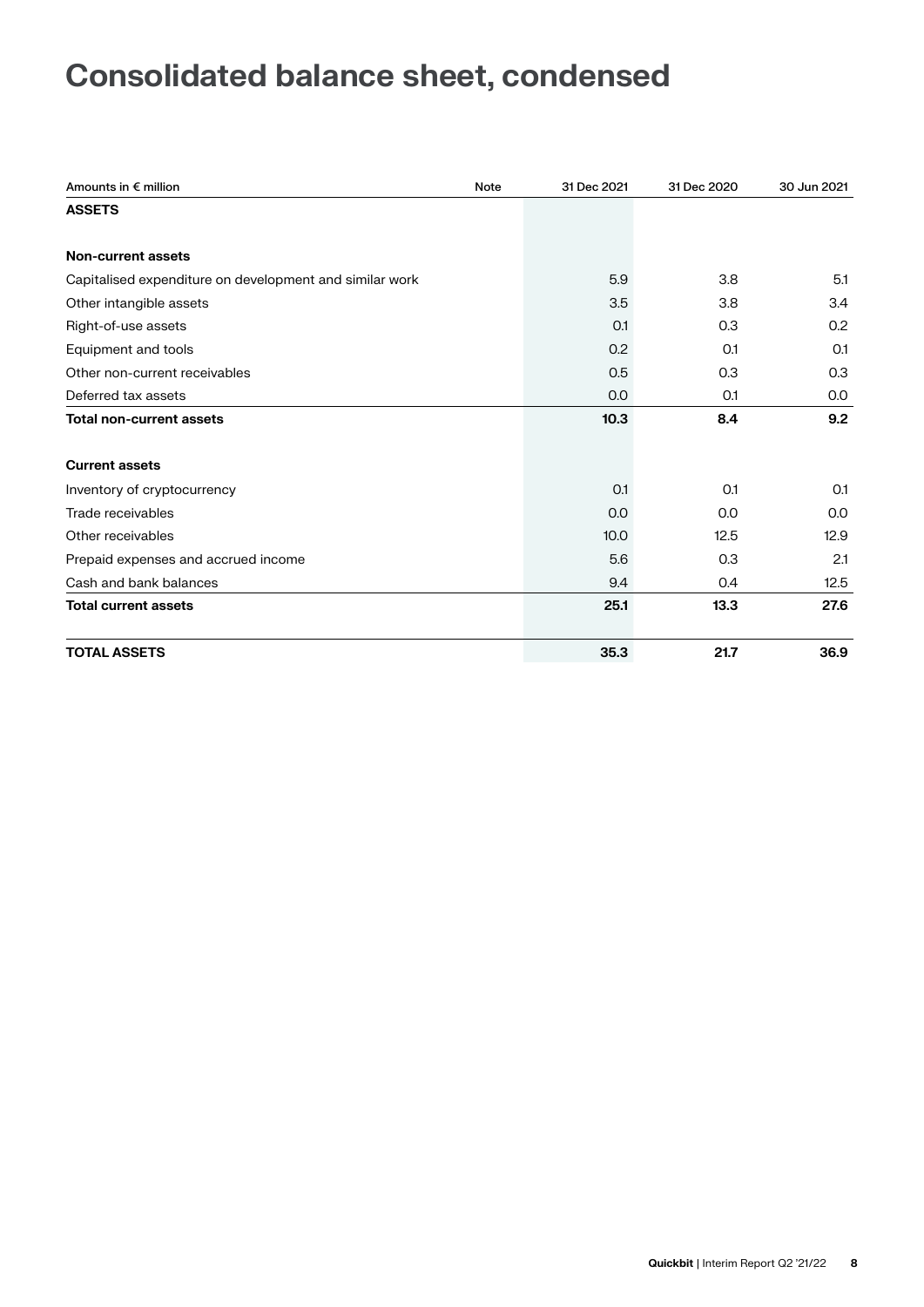# **Consolidated balance sheet, condensed**

| Amounts in € million                           | <b>Note</b> | 31 Dec 2021 | 31 Dec 2020 | 30 Jun 2021 |
|------------------------------------------------|-------------|-------------|-------------|-------------|
| <b>EQUITY AND LIABILITIES</b>                  |             |             |             |             |
|                                                |             |             |             |             |
| <b>Equity</b>                                  |             |             |             |             |
| Share capital                                  |             | O.1         | 0.1         | O.1         |
| Other contributed capital                      |             | 13.6        | 7.3         | 13.8        |
| Reserves                                       |             | $-0.8$      | $-1.1$      | $-1.2$      |
| Other equity including net profit for the year |             | 11.0        | 12.5        | 12.4        |
| <b>Total equity</b>                            |             | 23.9        | 18.8        | 25.1        |
|                                                |             |             |             |             |
| <b>Non-current liabilities</b>                 |             |             |             |             |
| Deferred tax liability                         |             | 0.0         | 0.1         |             |
| Non-current lease liabilities                  |             | 0.0         | 0.1         | 0.0         |
| <b>Total non-current liabilities</b>           |             | 0.0         | 0.2         | 0.0         |
|                                                |             |             |             |             |
| <b>Current liabilities</b>                     |             |             |             |             |
| Trade payables                                 |             | 0.9         | 0.6         | 1.2         |
| <b>Current tax liabilities</b>                 |             | 1.1         | 1.4         | 0.9         |
| <b>Current lease liabilities</b>               |             | O.1         | 0.2         | 0.2         |
| Other current liabilities                      |             | 0.2         | 0.0         | 1.4         |
| Accrued expenses and deferred income           |             | 9.2         | 0.5         | 8.1         |
| <b>Total current liabilities</b>               |             | 11.4        | 2.7         | 11.8        |
|                                                |             |             |             |             |
| <b>TOTAL EQUITY AND LIABILITIES</b>            |             | 35.3        | 21.7        | 36.9        |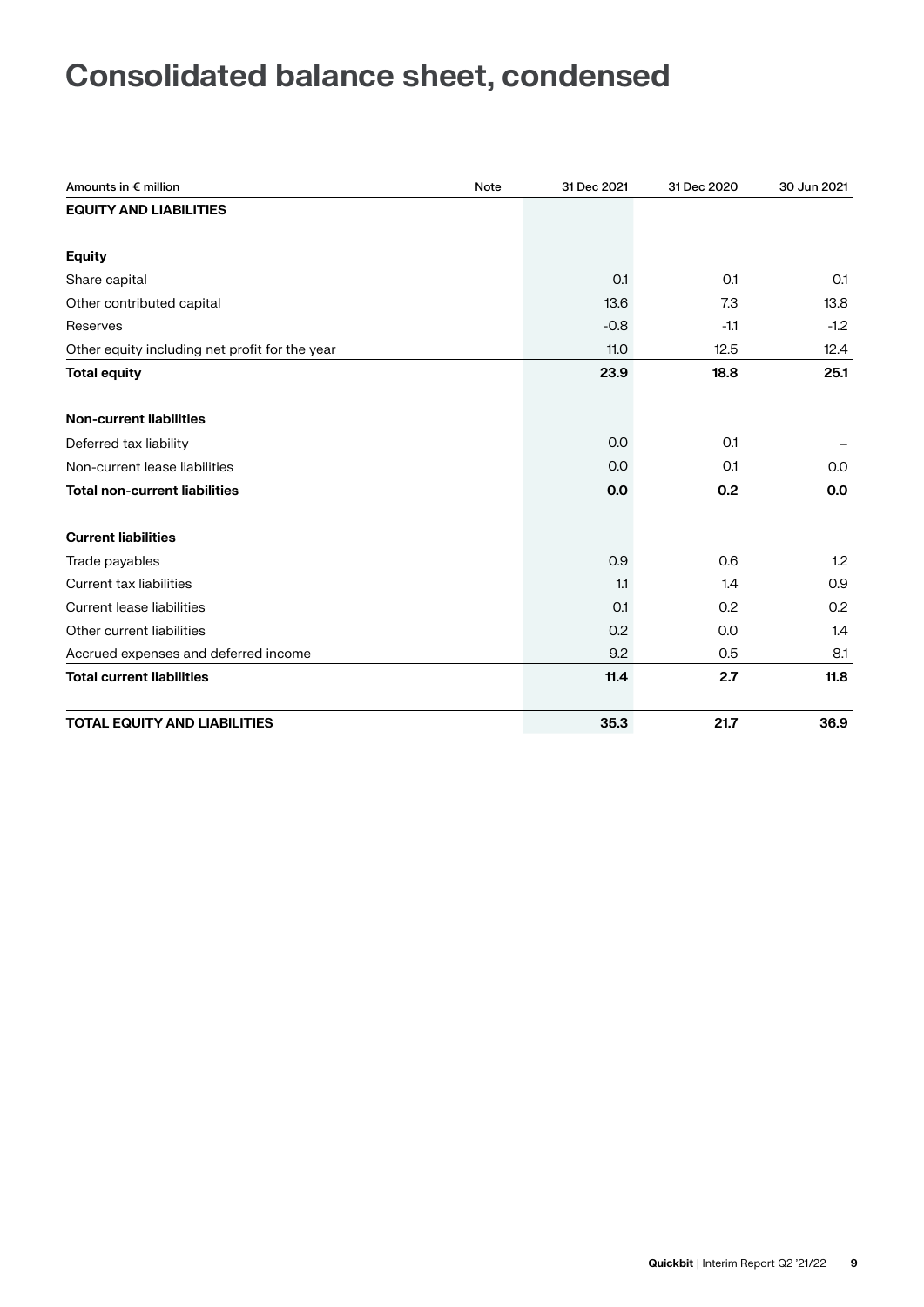# **Consolidated changes in equity, condensed**

| Amounts in $\epsilon$ million               | Note | Share<br>capital         | Other<br>contributed<br>capital | Retained<br>earnings<br>(incl. net profit<br>for the period) | Total<br>equity |
|---------------------------------------------|------|--------------------------|---------------------------------|--------------------------------------------------------------|-----------------|
| <b>OPENING BALANCE ON 1 JULY 2020</b>       |      | 0.1                      | 7.0                             | 11.2                                                         | 18.2            |
| Transition to euro $(\epsilon)$             |      | 0.0                      | 0.3                             | $-0.3$                                                       | 0.0             |
| Net profit for the period                   |      |                          |                                 | 0.5                                                          | 0.5             |
| Reserves                                    |      |                          |                                 | O.1                                                          | 0.1             |
| Total comprehensive income for the period   |      | 0.1                      | 7.3                             | 11.4                                                         | 18.8            |
| <b>Transactions with shareholders</b>       |      |                          |                                 |                                                              |                 |
| Ongoing new issue                           |      | 0.0                      | 0.0                             |                                                              |                 |
| New-issue-related expenses                  |      | 0.0                      | 0.0                             |                                                              |                 |
| Share-based payments to personnel           |      |                          |                                 | 0.0                                                          | 0.0             |
| Share-based payments                        |      | $\overline{\phantom{0}}$ | -                               |                                                              |                 |
| <b>Total transactions with shareholders</b> |      | 0.0                      | $-0.0$                          | $-0.0$                                                       | $-0.0$          |
| <b>CLOSING BALANCE, 31 DECEMBER 2020</b>    |      | 0.1                      | 7.3                             | 11.4                                                         | 18.8            |
| <b>OPENING BALANCE ON 1 JULY 2021</b>       |      | 0.1                      | 13.8                            | 11.2                                                         | 25.1            |
| FX on calculation to $\epsilon$             |      |                          | $-0.2$                          | 0.0                                                          | $-0.2$          |
| Net profit for the period                   |      |                          |                                 | $-1.4$                                                       | $-1.4$          |
| Reserves                                    |      |                          |                                 | 0.4                                                          | 0.4             |
| Total comprehensive income for the period   |      | 0.1                      | 13.6                            | 10.2                                                         | 23.9            |
| <b>Transactions with shareholders</b>       |      |                          |                                 |                                                              |                 |
| Share-based payments to personnel           |      |                          |                                 | 0.0                                                          | 0.0             |
| <b>Total transactions with shareholders</b> |      |                          |                                 | 0.0                                                          | 0.0             |
| <b>CLOSING BALANCE, 31 DECEMBER 2021</b>    |      | 0.1                      | 13.6                            | 10.2                                                         | 23.9            |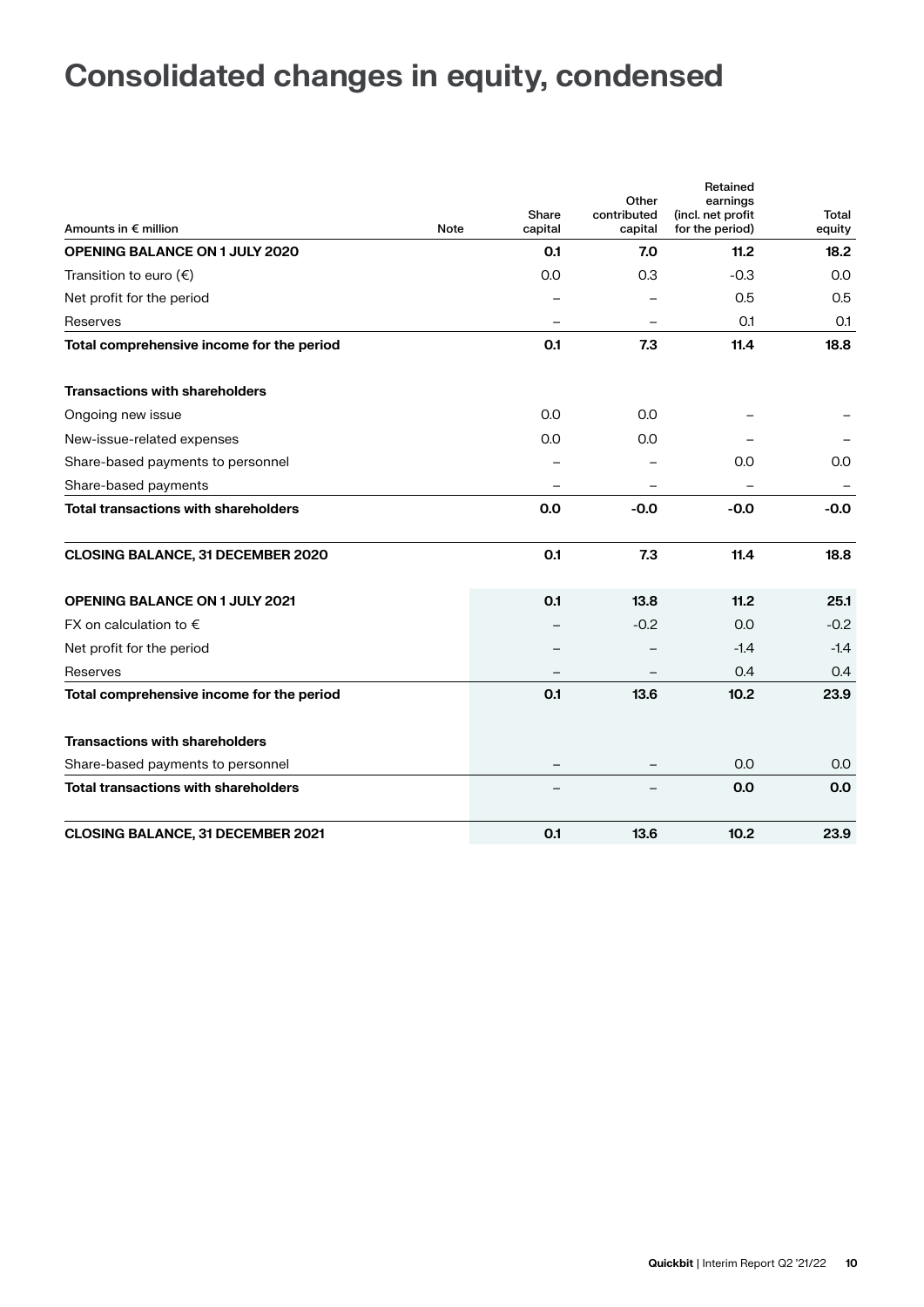# **Consolidated statement of cash flows, condensed**

|                                                       |             | Second quarter  |                          | 6 months        |                 | Full-year                |
|-------------------------------------------------------|-------------|-----------------|--------------------------|-----------------|-----------------|--------------------------|
| Amounts in € million                                  | <b>Note</b> | Oct-Dec<br>2021 | Oct-Dec<br>2020          | Jul-Dec<br>2021 | Jul-Dec<br>2020 | Jul 2020-<br>Jun 2021    |
| <b>Operating activities</b>                           |             |                 |                          |                 |                 |                          |
| <b>EBIT</b>                                           |             | $-0.6$          | $-0.1$                   | $-0.7$          | 0.8             | 1.6                      |
| Non-cash items                                        |             | 0.9             | 0.2                      | 1.2             | 0.4             | 0.8                      |
| Tax paid                                              |             | 0.0             | $\overline{\phantom{0}}$ | $-0.5$          |                 | $\overline{\phantom{0}}$ |
| Interest paid                                         |             | 0.0             | $-0.0$                   | $-0.0$          | $-0.0 -$        | $-0.0 -$                 |
|                                                       |             | 0.3             | 0.1                      | 0.0             | 1.2             | 2.4                      |
| Change in working capital                             |             |                 |                          |                 |                 |                          |
| Increase/decrease in operating receivables            |             | 0.9             | $-2.5$                   | $-0.5$          | $-1.1$          | $-3.0$                   |
| Increase/decrease in operating liabilities            |             | 1.4             | 0.3                      | $-0.4$          | $-0.9$          | 7.1                      |
| Cash flow from operating activities                   |             | 2.6             | $-2.2$                   | $-0.9$          | $-0.9$          | 6.5                      |
| <b>Investing activities</b>                           |             |                 |                          |                 |                 |                          |
| Investments in non-current intangible assets          |             | $-0.7$          | $-0.5$                   | $-1.6$          | $-0.9$          | $-2.3$                   |
| Investments in PPE                                    |             | 0.0             | $-0.0$                   | $-0.0$          | $-0.0 -$        | $-0.1$                   |
| Acquisition of subsidiaries                           |             |                 |                          | $-0.3$          |                 | $\overline{\phantom{0}}$ |
| Investments in non-current financial assets           |             | 0.0             |                          | $-0.2$          | $-0.1$          | $-0.1$                   |
| Cash flow from investing activities                   |             | $-0.7$          | $-0.5$                   | $-2.1$          | $-1.0$          | $-2.5$                   |
| <b>Financing activities</b>                           |             |                 |                          |                 |                 |                          |
| Incentive programme                                   |             | 0.1             |                          | 0.1             |                 |                          |
| New issue                                             |             |                 |                          |                 |                 | 6.6                      |
| Principal elements of lease payments                  |             | $-0.0$          | $-0.0$                   | $-0.1$          | $-0.1$          | $-0.2$                   |
| <b>Cash flow from financing activities</b>            |             | 0.1             | -0.0                     | $-0.0$          | $-0.1$          | 6.4                      |
| Cash flow for the period                              |             | 2.0             | $-2.6$                   | $-3.0$          | $-1.9$          | 10.4                     |
| Opening cash and cash equivalents                     |             | 7.5             | 2.7                      | 12.5            | 2.0             | 2.1                      |
| Exchange difference in cash and cash equiv-<br>alents |             | $-0.1$          | 0.3                      | $-0.1$          | 0.3             | $-0.0$                   |
| <b>Closing cash and cash equivalents</b>              |             | 9.4             | 0.4                      | 9.4             | 0.4             | 12.5                     |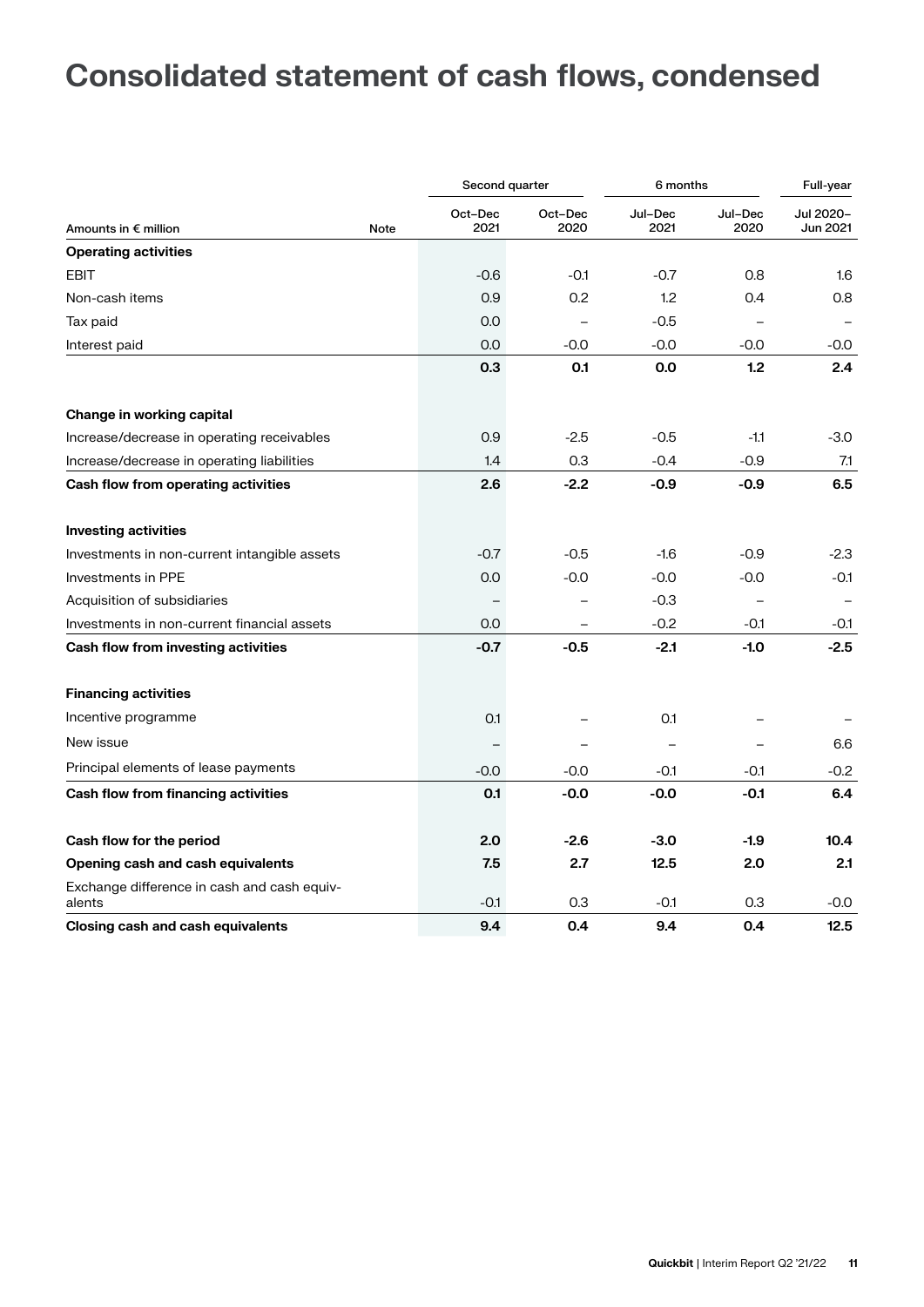### **Parent Company income statement, condensed**

|                                                               |                         | Second quarter  | 6 months        |                 | Full-year             |
|---------------------------------------------------------------|-------------------------|-----------------|-----------------|-----------------|-----------------------|
| <b>Amounts in SEK million</b>                                 | Oct-Dec<br>2021<br>Note | Oct-Dec<br>2020 | Jul-Dec<br>2021 | Jul-Dec<br>2020 | Jul 2020-<br>Jun 2021 |
| <b>Income</b>                                                 |                         |                 |                 |                 |                       |
| Net sales                                                     | 3.5                     | 3.1             | 7.2             | 6.2             | 12.9                  |
| Other operating income                                        | 5.9                     | 0.3             | 7.7             | 0.8             | 4.5                   |
| <b>Total income</b>                                           | 9.4                     | 3.4             | 14.9            | 7.0             | 17.4                  |
| <b>Operating expenses</b>                                     |                         |                 |                 |                 |                       |
| Other external expenses                                       | $-17.5$                 | $-9.9$          | $-38.6$         | $-16.4$         | $-54.5$               |
| Personnel expenses                                            | $-11.6$                 | $-3.6$          | $-20.6$         | $-7.5$          | $-21.1$               |
| Depreciation and amortisation of<br>PPE and intangible assets | $-3.2$                  | $-1.1$          | $-5.7$          | $-2.1$          | $-4.7$                |
| Other operating expenses                                      | $-7.6$                  | $-1.2$          | $-9.5$          | $-1.7$          | $-4.5$                |
| <b>EBIT</b>                                                   | $-30.5$                 | $-12.4$         | $-59.6$         | $-20.7$         | $-67.4$               |
| <b>Financial items</b>                                        |                         |                 |                 |                 |                       |
| Profit/loss from participations in<br>Group companies         | 51.6                    |                 | 52.2            |                 |                       |
| Interest expense and similar profit/loss items                | $-0.0$                  | $-0.1$          | $-0.0$          | $-0.1$          | $-0.1$                |
| <b>EBT</b>                                                    | 21.1                    | $-12.5$         | $-7.3$          | $-20.8$         | $-67.5$               |
| Tax on profit for the period                                  |                         |                 |                 |                 |                       |
| Net profit for the period                                     | 21.1                    | $-12.5$         | $-7.3$          | $-20.8$         | $-67.5$               |

No items in the Parent Company are recognised as other comprehensive income and, accordingly, total comprehensive income for the period corresponds to net profit for the period**.**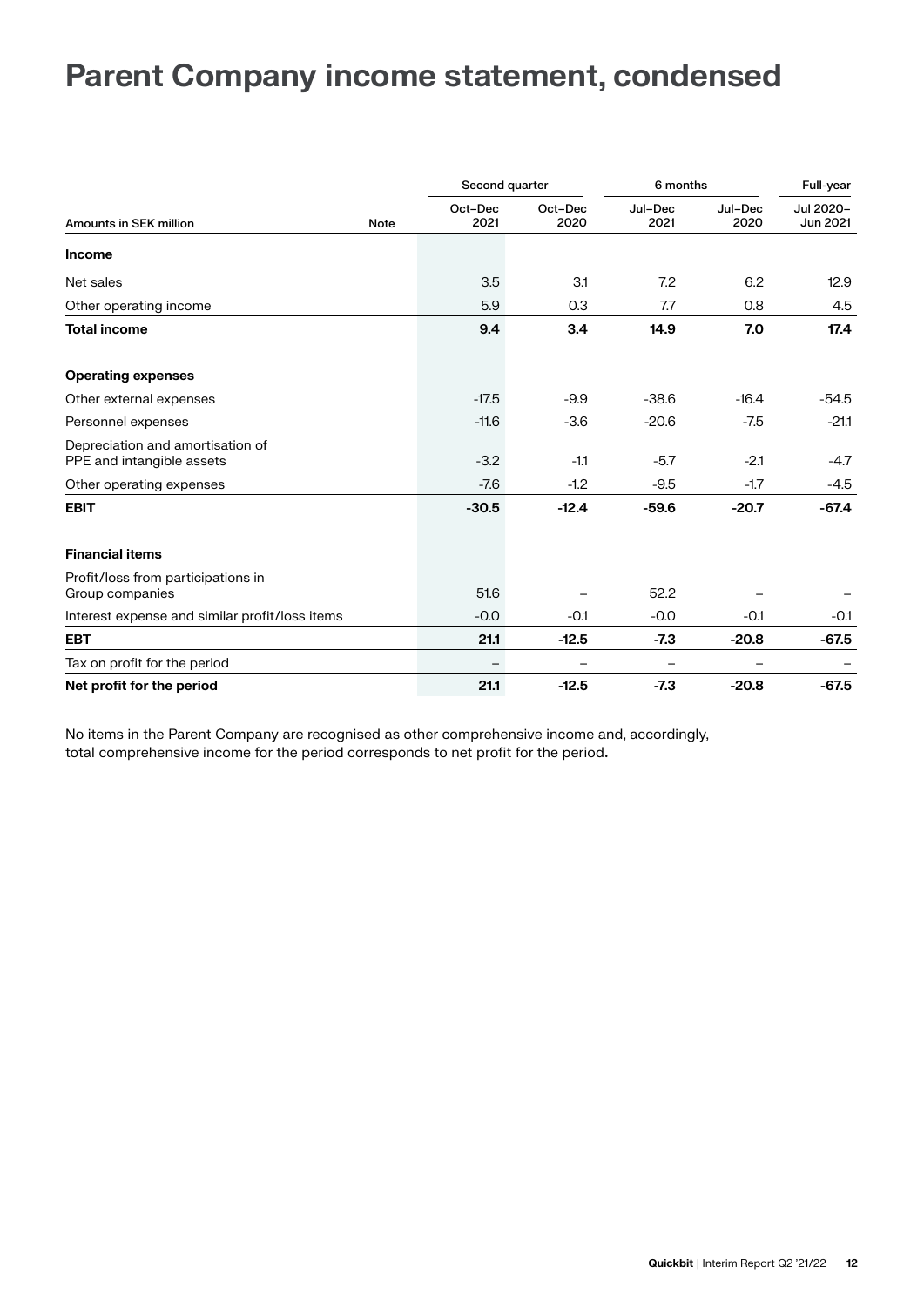# **Parent Company balance sheet, condensed**

| <b>Amounts in SEK million</b>                           | Note | 31 Dec 2021 | 31 Dec 2020 | 30 Jun 2021 |
|---------------------------------------------------------|------|-------------|-------------|-------------|
| <b>ASSETS</b>                                           |      |             |             |             |
| <b>Non-current assets</b>                               |      |             |             |             |
|                                                         |      |             |             |             |
| Capitalised expenditure on development and similar work |      | 58.8        | 34.2        | 48.5        |
| Other intangible assets                                 |      | O.1         | 0.1         | O.1         |
| Equipment and tools                                     |      | 1.6         | 1.0         | 1.3         |
| Participations in Group companies                       |      | 47.0        | 49.9        | 47.0        |
| Other non-current receivables                           |      | 1.5         | 0.6         | 1.2         |
| <b>Total non-current assets</b>                         |      | 108.9       | 85.8        | 98.1        |
| <b>Current assets</b>                                   |      |             |             |             |
| Trade receivables                                       |      | 0.3         |             | 0.4         |
| Receivables from Group companies                        |      | 6.4         | 0.5         | 0.9         |
| Other receivables                                       |      | 0.7         | 2.7         | 3.4         |
| Prepaid expenses and accrued income                     |      | 2.2         | 3.5         | 1.4         |
| Cash and bank balances                                  |      | 92.9        | 3.7         | 126.0       |
| <b>Total current assets</b>                             |      | 102.5       | 10.4        | 132.1       |
| <b>TOTAL ASSETS</b>                                     |      | 211.4       | 96.2        | 230.1       |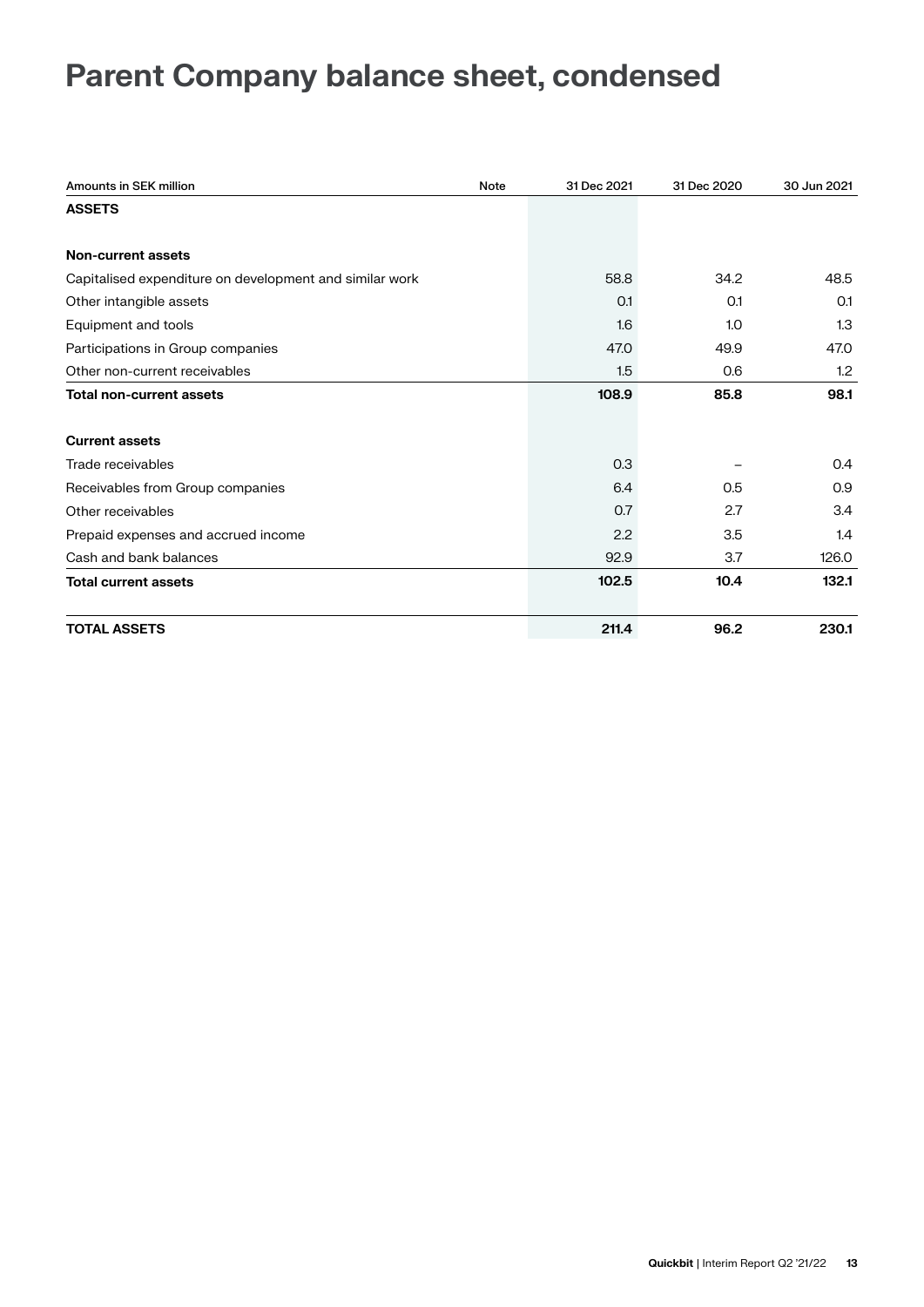# **Parent Company balance sheet, condensed**

| <b>Amounts in SEK million</b>        | Note | 31 Dec 2021 | 31 Dec 2020 | 30 Jun 2021 |
|--------------------------------------|------|-------------|-------------|-------------|
| <b>EQUITY AND LIABILITIES</b>        |      |             |             |             |
|                                      |      |             |             |             |
| <b>Equity</b>                        |      |             |             |             |
| Share capital                        |      | 0.9         | 0.7         | 0.9         |
| Ongoing new issue                    |      |             |             |             |
| Fund for development expenditure     |      | 58.8        | 34.2        | 48.5        |
| Share premium reserve                |      | 139.5       | 73.3        | 139.5       |
| Retained earnings                    |      | $-163.5$    | $-70.7$     | $-84.7$     |
| Net profit for the year              |      | $-7.3$      | $-20.8$     | $-67.5$     |
| <b>Total equity</b>                  |      | 28.3        | 16.7        | 36.7        |
| <b>Current liabilities</b>           |      |             |             |             |
| Liabilities to Group companies       |      | 164.3       | 65.3        | 170.9       |
| Trade payables                       |      | 7.5         | 6.2         | 12.2        |
| Current tax liabilities              |      | 3.2         | 0.2         | 2.0         |
| Other current liabilities            |      | 1.4         | 5.2         | 1.4         |
| Accrued expenses and deferred income |      | 6.7         | 2.6         | 6.9         |
| <b>Total liabilities</b>             |      | 183.1       | 79.5        | 193.4       |
| <b>TOTAL EQUITY AND LIABILITIES</b>  |      | 211.4       | 96.2        | 230.1       |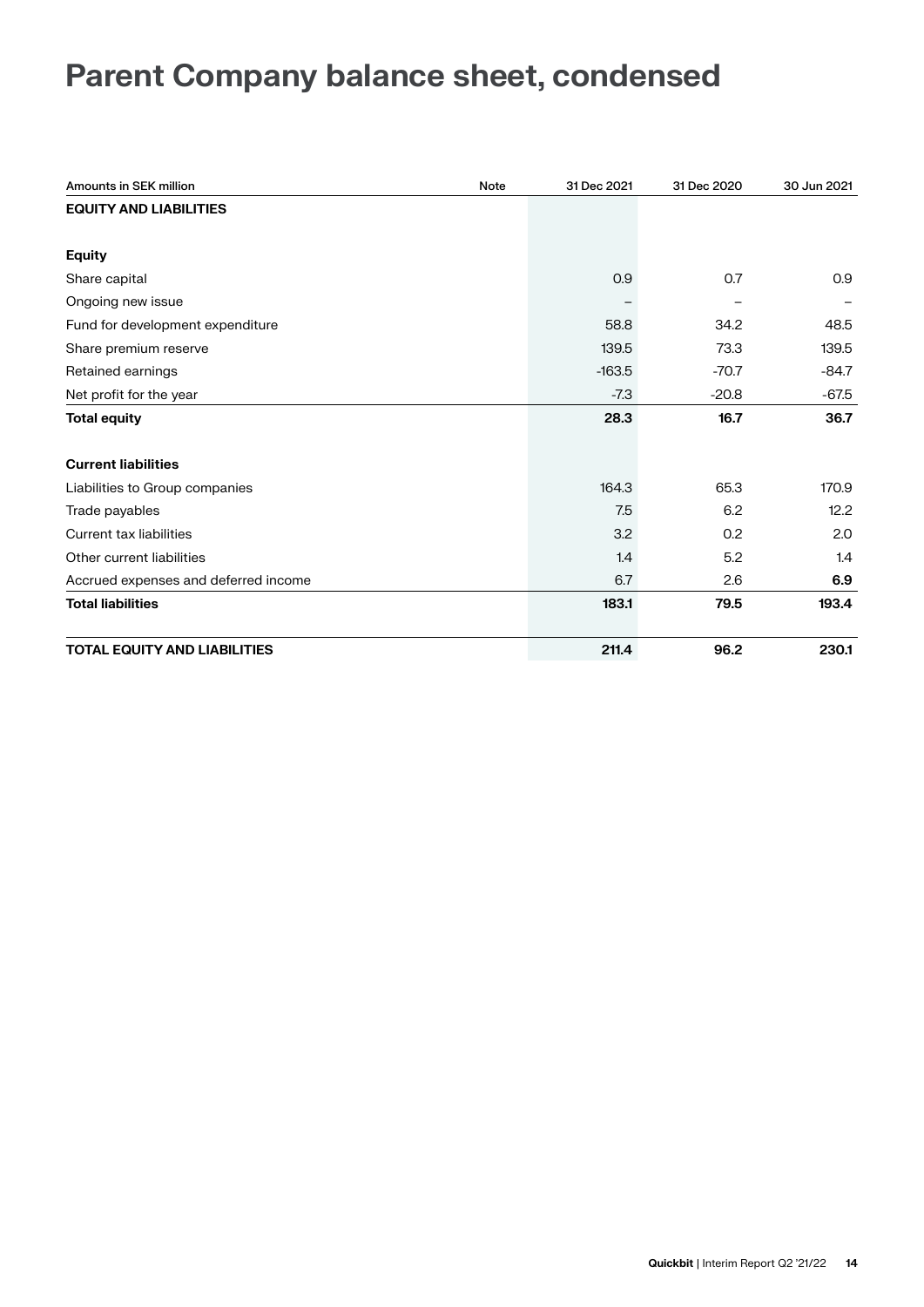### **Notes**

### **NOTE 1** ACCOUNTING POLICIES

Quickbit applies the International Financial Reporting Standards (IFRS) as endorsed by the EU. This interim report has been prepared in accordance with IAS 34, Interim Financial Reporting. The application of the accounting policies is consistent with their application in the annual report for the '20/21 financial year.

The accounts for the Parent Company have been prepared pursuant to the Swedish Annual Accounts Act and RFR 2 Accounting for Legal Entities. The Parent Company applies the same accounting policies as the Group except in the cases listed in the section Parent Company's accounting policies in the annual report for the '20/21 financial year.

### **Group presentation currency**

As of 1 July 2021, the Group's presentation currency is the Euro (€). The Parent Company's functional currency is the Swedish krona (SEK), unchanged compared with '20/21. Unless stated otherwise, all amounts are given in million euro (€ million) for the Group and million krona (SEK million) for the Parent Company. A more detailed description of the accounting policies applied for the Group and the Parent Company in this interim report is available in the Annual Report for the '20/21 financial year, available at www.quickbit.com.

### **NOTE 2** NET SALES

The Group's net sales pertain entirely to sales of cryptocurrency and are recognised at a point in time.

### **Net sales by operating segment, € million**

| Total | 88.2 |
|-------|------|
|       |      |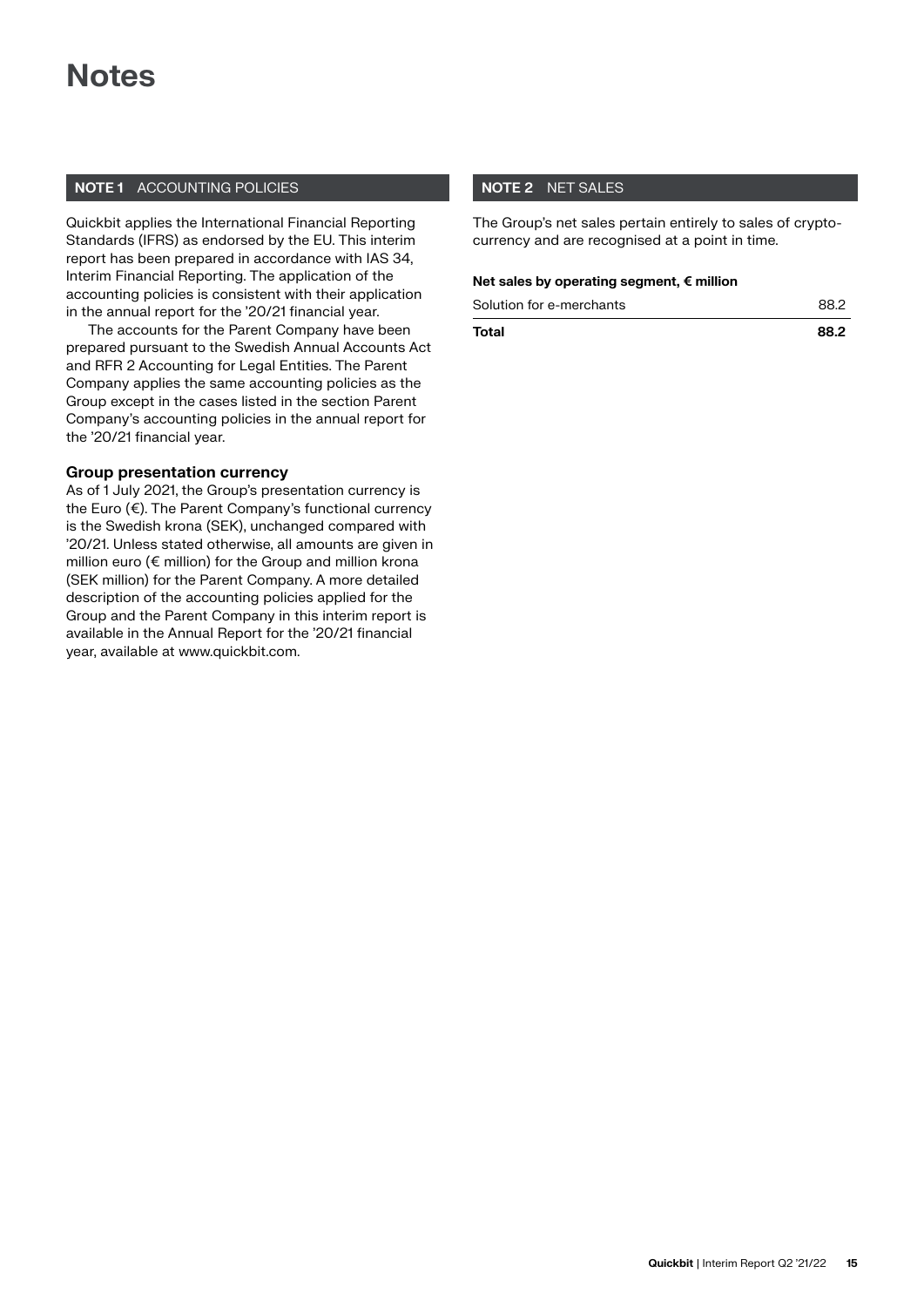### **Alternative performance measures**

This report contains financial metrics and alternative performance measures (APMs), which are not defined in IFRS. The company considers that this information, together with comparable defined IFRS metrics, is useful for investors as it provides increased understanding of the company's operating results. The APMs should not be assessed in isolation from, or as a substitute for, financial information presented in the financial statements pursuant to IFRS. The reported APMs are not necessarily comparable with similar measures presented by other companies.

Quickbit uses the following APMs that are not derived from the financial statements:

- Gross profit and gross margin
- Adjusted EBITDA and Adjusted EBITDA margin

### **Derivation of gross profit and gross margin**

|                                           | Second quarter  |                 | 6 months        |                 | Full-year             |
|-------------------------------------------|-----------------|-----------------|-----------------|-----------------|-----------------------|
| Amounts in $\epsilon$ million             | Oct-Dec<br>2021 | Oct-Dec<br>2020 | Jul-Dec<br>2021 | Jul-Dec<br>2020 | Jul 2020-<br>Jun 2021 |
| Net sales                                 | 88.2            | 22.3            | 185.2           | 76.4            | 250.6                 |
| Purchase of cryptocurrency and other fees | $-84.7$         | $-21.1$         | $-178.2$        | $-72.8$         | $-240.1$              |
| <b>Gross profit</b>                       | 3.4             | 1.2             | 7.0             | 3.6             | 10.5                  |
| Gross margin, %                           | 3.9%            | 5.5%            | 3.8%            | 4.7%            | 4.2%                  |

### **Derivation of EBITDA and Adjusted EBITDA**

|                                                               | Second quarter  |                 | 6 months        |                 | Full-year             |
|---------------------------------------------------------------|-----------------|-----------------|-----------------|-----------------|-----------------------|
| Amounts in $\epsilon$ million                                 | Oct-Dec<br>2021 | Oct-Dec<br>2020 | Jul-Dec<br>2021 | Jul-Dec<br>2020 | Jul 2020-<br>Jun 2021 |
| <b>EBIT</b>                                                   | $-0.6$          | $-0.1$          | $-0.7$          | 0.8             | 1.6                   |
| Depreciation and amortisation of<br>PPE and intangible assets | 0.6             | 0.2             | 1.0             | 0.3             | 0.7                   |
| <b>EBITDA</b>                                                 | 0.0             | 0.1             | 0.3             | 1.2             | 2.3                   |
| Exchange differences                                          | 0.1             | $-0.3$          | 0.2             | $-0.2$          | 0.0                   |
| Share-based incentive programme                               | O.1             | 0.0             | 0.0             | 0.0             | 0.0                   |
| Items affecting comparability                                 | 0.2             | $-0.3$          | 0.2             | $-0.2$          | 0.0                   |
| <b>Adjusted EBITDA</b>                                        | 0.2             | $-0.2$          | 0.6             | 1.0             | 2.3                   |
| Adjusted EBITDA margin, %                                     | 0.2%            | $-0.9%$         | 0.3%            | 1.3%            | 0.9%                  |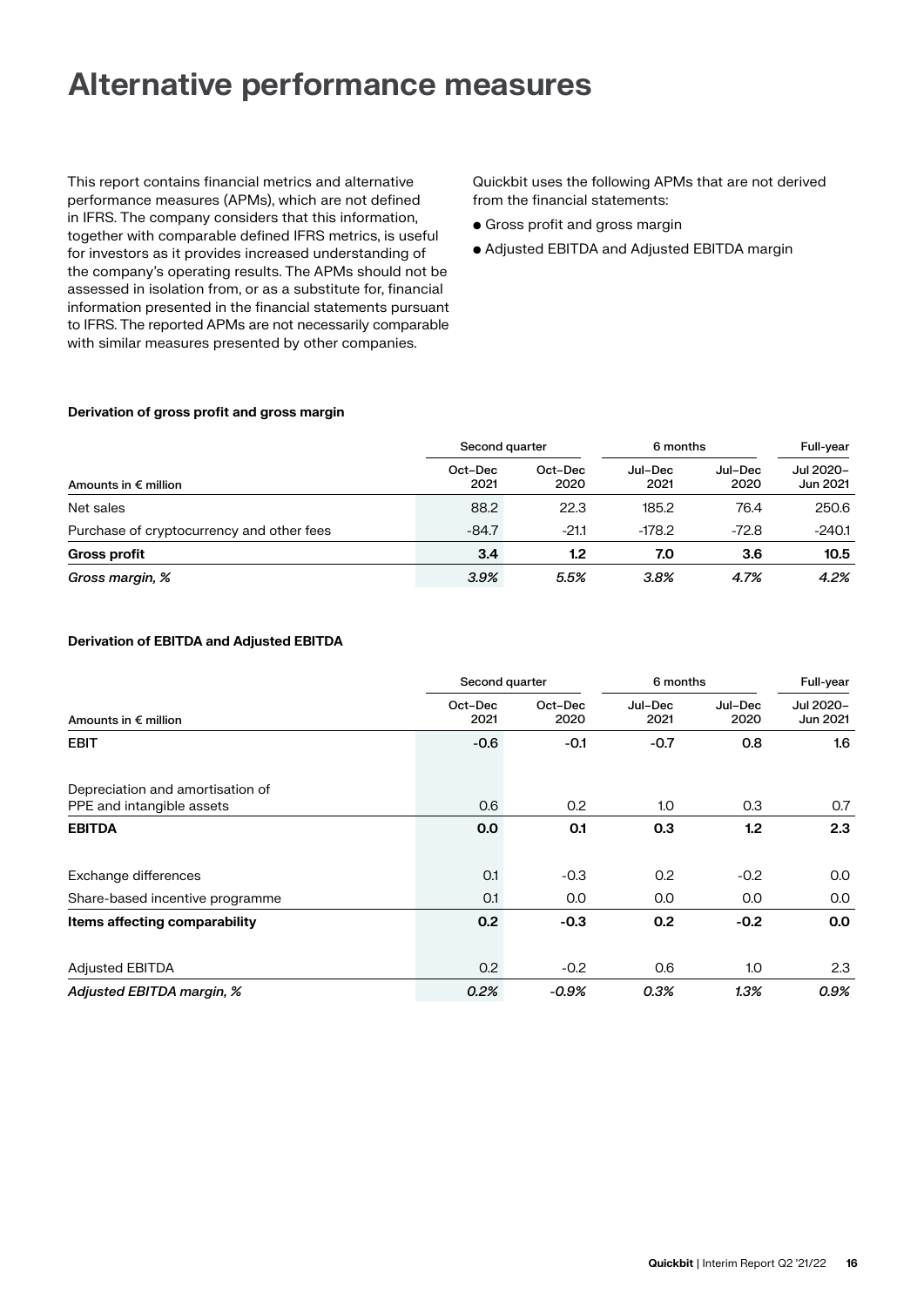# **Definitions**

| Alternative performance<br>measure | <b>Definition</b>                                                                                                                                                                           | <b>Reason</b>                                                                                                                                                                                       |
|------------------------------------|---------------------------------------------------------------------------------------------------------------------------------------------------------------------------------------------|-----------------------------------------------------------------------------------------------------------------------------------------------------------------------------------------------------|
| Gross profit                       | Net sales less purchases of cryptocurrency<br>and other fees.                                                                                                                               | The APM is used to measure the company's<br>ability to charge for its products.                                                                                                                     |
| Gross margin                       | Gross profit in relation to net sales.                                                                                                                                                      | The APM is a measure of the company's earnings<br>capacity in relation to net sales.                                                                                                                |
| <b>EBITDA</b>                      | EBITDA comprises earnings before interest,<br>tax, depreciation and amortisation.                                                                                                           | The APM is used to measure earnings from<br>operating activities excluding depreciation,<br>amortisation and impairment.                                                                            |
| Items affecting<br>comparability   | Items affecting comparability pertain to<br>material items and events that have no<br>clear connection to ordinary operations<br>and are assessed as being of an extra-<br>ordinary nature. | The item is excluded in the calculation of<br>adjusted EBITDA. Separate reporting of items<br>affecting comparability provides clarity in terms<br>of the development of the underlying operations. |
| <b>Adjusted EBITDA</b>             | <b>EBITDA</b> excluding items affecting<br>comparability.                                                                                                                                   | The APM is used to monitor the underlying<br>earnings trend over time and on a comparable<br>basis.                                                                                                 |
| Adjusted EBITDA margin             | Adjusted EBITDA in relation to net sales.                                                                                                                                                   | The APM is used to measure earnings from<br>operating activities excluding depreciation,<br>amortisation and impairment, and items<br>affecting comparability in relation to net sales.             |
| Average daily volume<br>(ADV)      | Transaction volume in relation to the<br>number of days in the period.                                                                                                                      |                                                                                                                                                                                                     |
| Merchants                          | The number of active merchants at the<br>end of the period.                                                                                                                                 |                                                                                                                                                                                                     |